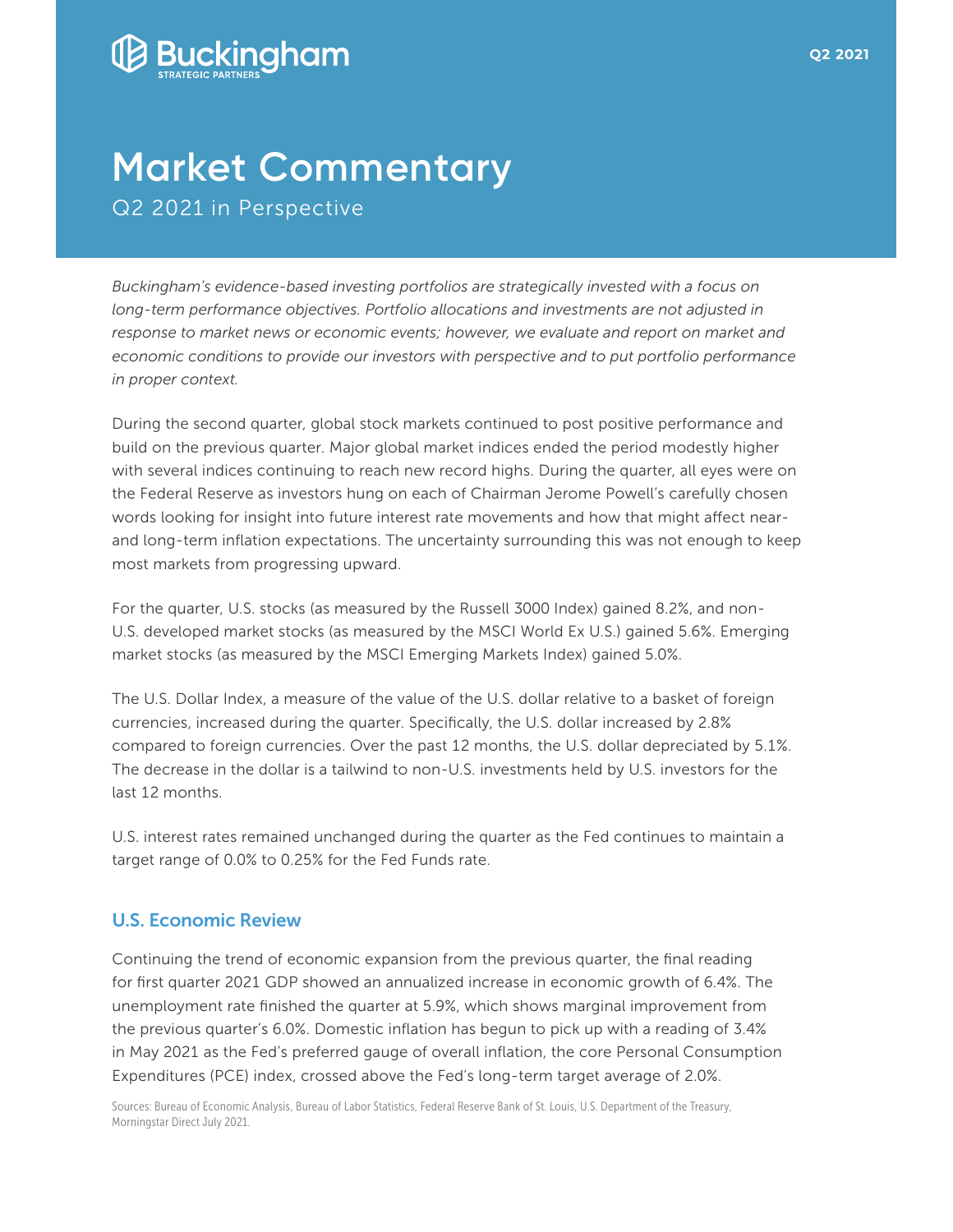## Financial Markets Review

Both domestic and international stocks across all size and style categories, as well as U.S. real estate investment trust (REIT) securities, had positive performance during the quarter. International stock returns were also impacted during the quarter by the strengthening U.S. dollar. During the quarter, U.S REITs were the best performing and international value stocks were the worst performing. U.S. and global bonds were each up slightly during the quarter.



Source: Morningstar Direct July 2021. Market segment (index representation) as follows: U.S. Large-Cap Stocks (Russell 1000 Index), U.S. Value Stocks (Russell 1000 Value Index), U.S. Small-Cap Stocks (Russell 2000 Index), U.S. REIT Stocks (Dow Jones U.S. Select REIT Index), International Value Stocks (MSCI World Ex USA Value Index (net div.)), International Small-Cap Stocks (MSCI World Ex USA Small Index (net div.)), Emerging Markets Value Stocks (MSCI Emerging Markets Value Index (net div.)), U.S. Short-Term Bonds (ICE BofA 1-3Y US Corp&Govt TR), Global Bonds (FTSE WGBI 1-5 Yr Hdg USD).

In the U.S., large-cap stocks outperformed smallcap stocks in all style categories. Growth stocks outperformed value stocks in all size categories except small-cap stocks. Among the nine style boxes, large-cap growth stocks performed the best and small-cap growth stocks experienced the least positive performance during the quarter.

Source: Morningstar Direct July 2021. U.S. markets represented by respective Russell indexes for each category (Large: Russell 1000, Value, and Growth, Mid: Russell Mid Cap, Value, and Growth, Small: Russell 2000, Value, and Growth).

In developed international markets, all style boxes were positive for the quarter. Growth stocks outperformed value stocks in all size categories. Among the nine style boxes, international largecap growth stocks performed the best and international mid-cap value stocks experienced the least positive performance during the quarter.

Source: Morningstar Direct July 2021. International markets represented by respective MSCI World EX USA index series (Large: MSCI World EX USA Large, Value, and Growth, Mid: MSCI World Ex USA Mid, Value, and Growth, Small: MSCI World Ex USA Small, Value, and Growth).

A diversified index mix of 65% stocks and 35% bonds would have gained 4.0% during the second quarter.

|       | <b>U.S. Stocks</b><br>Q <sub>2</sub> 2021 |      |        |  |
|-------|-------------------------------------------|------|--------|--|
|       | Value                                     | Core | Growth |  |
| Large | 5.2%                                      | 8.5% | 11.9%  |  |
| Mid   | 5.7%                                      | 7.5% | 11.1%  |  |
| Small | 4.6%                                      | 4.3% | 3.9%   |  |

## **International Stocks Q2 2021**

|       | Value | Core | Growth  |
|-------|-------|------|---------|
| Large | 4.3%  | 5.9% | $7.7\%$ |
| Mid   | 1.5%  | 4.7% | 7.6%    |
| Small | 4.3%  | 4.8% | 5.2%    |